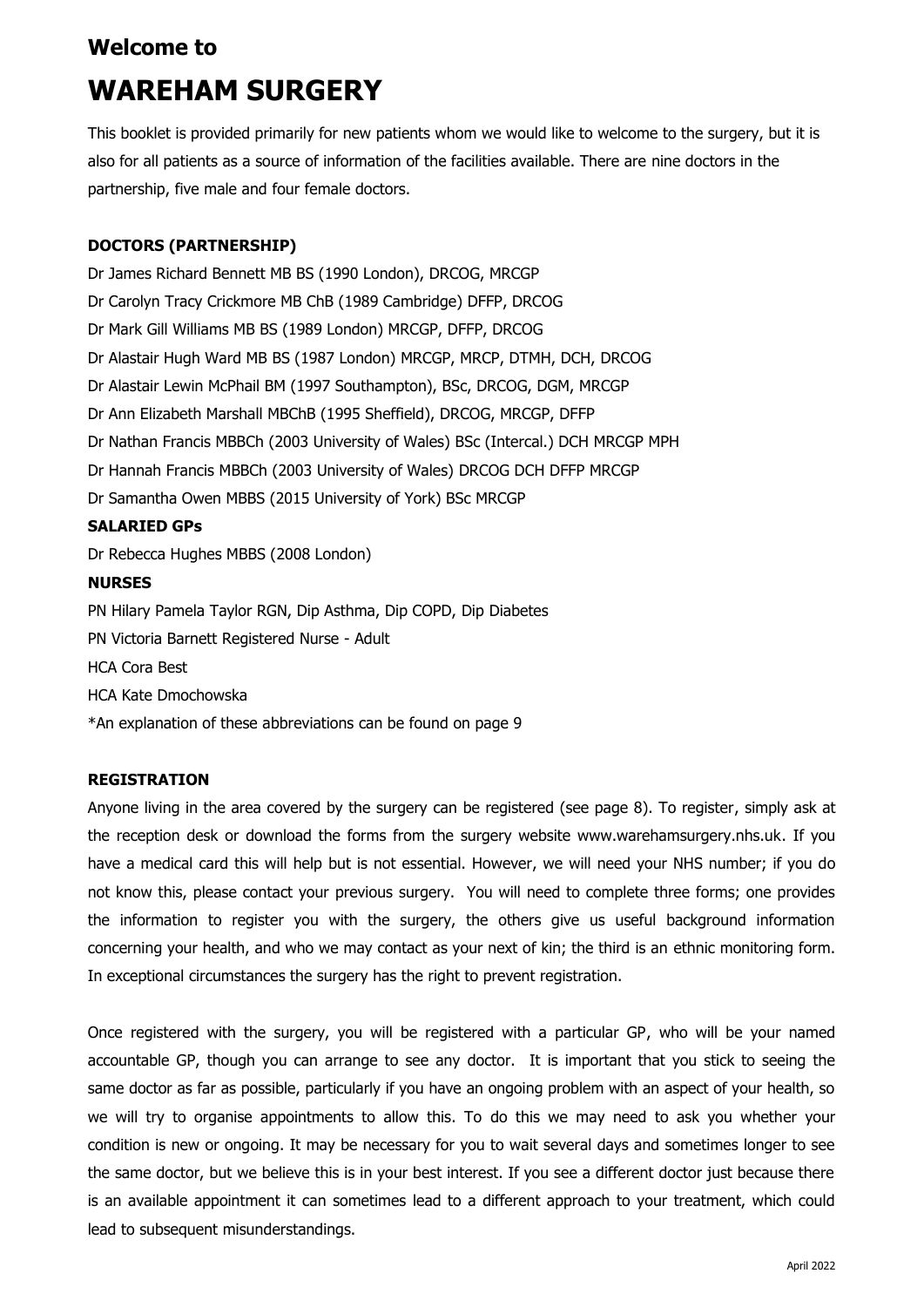(However, if you see a different doctor, please be assured that he or she will have access to your medical records and will record any treatment and advice given to you.) Sometimes you may get a telephone call from your doctor when there are no immediate appointments to plan your treatment.

When your doctor asks you to make a follow-up appointment, please do so before you leave the building, or as soon as you can.

## **eCONSULT**

eConsult is a platform that allows patients to consult with their own NHS GP simply by completing a quick online form. It is an online portal available Monday to Friday 8am to 6:30pm where patients can enter their symptoms and receive instant self-help advice, together with signposting to NHS 111, pharmacies and other healthcare services. With eConsult patients are able to have their symptoms remotely assessed by their own family GP without the need to visit the surgery in person, negating the need to take time off work or use precious holiday days for the sake of a 10-minute consultation. To access the service, go to our website www.warehamsurgery.nhs.uk and click on GET STARTED. We aim to provide a response by the end of the next working day.

#### **NEW PATIENT CHECKS**

These are for new patients who have recently joined the practice. We'd encourage you to take advantage of this opportunity for screening and a general discussion about your health, particularly if you have not seen a GP for over 3 years. It is also an opportunity to ensure that we have details of any medication you might be taking regularly and that these are put on your records before you start to run out.

#### **OPENING HOURS**

The surgery is open with a manned reception from 8.30am until 1.00pm, and 2.00pm until 6.30pm Monday to Friday, except Bank Holidays. Between 1.00pm and 2.00pm the surgery is closed, but telephone access to a receptionist remains available in event of an emergency.

#### **APPOINTMENTS**

Routine appointments are available between 8.30am (9.00am on Tuesdays) and 11.00am, and 2.30pm and 5.50pm in the afternoon. Early (from 7:30am) appointments are available on Tuesday, Wednesday and Thursday mornings, for blood tests, some nursing and GP appointments, and Monday and Thursday evenings for nursing and GP appointments.

If you have an urgent problem that requires immediate attention, a doctor can see you the same day **providing you ring the surgery before 10:30am;** you will then be given an appointment to be seen by a doctor.We will try to see you at your appointed time but there may be times when a wait will be necessary depending on demand. Please note the GP surgery does not start until 09:00am on Tuesday and 09:30am on the last Tuesday or Thursday of the month.

Please arrange a routine appointment at reception or by telephoning **01929 553444**. You may also book appointments on-line at our website **www.warehamsurgery.nhs.uk** Please ask at reception for details on how to register for this service. If you find you no longer need an appointment you have arranged please be sure to let us know as soon as possible to allow the time to be available for someone else – we lose over 60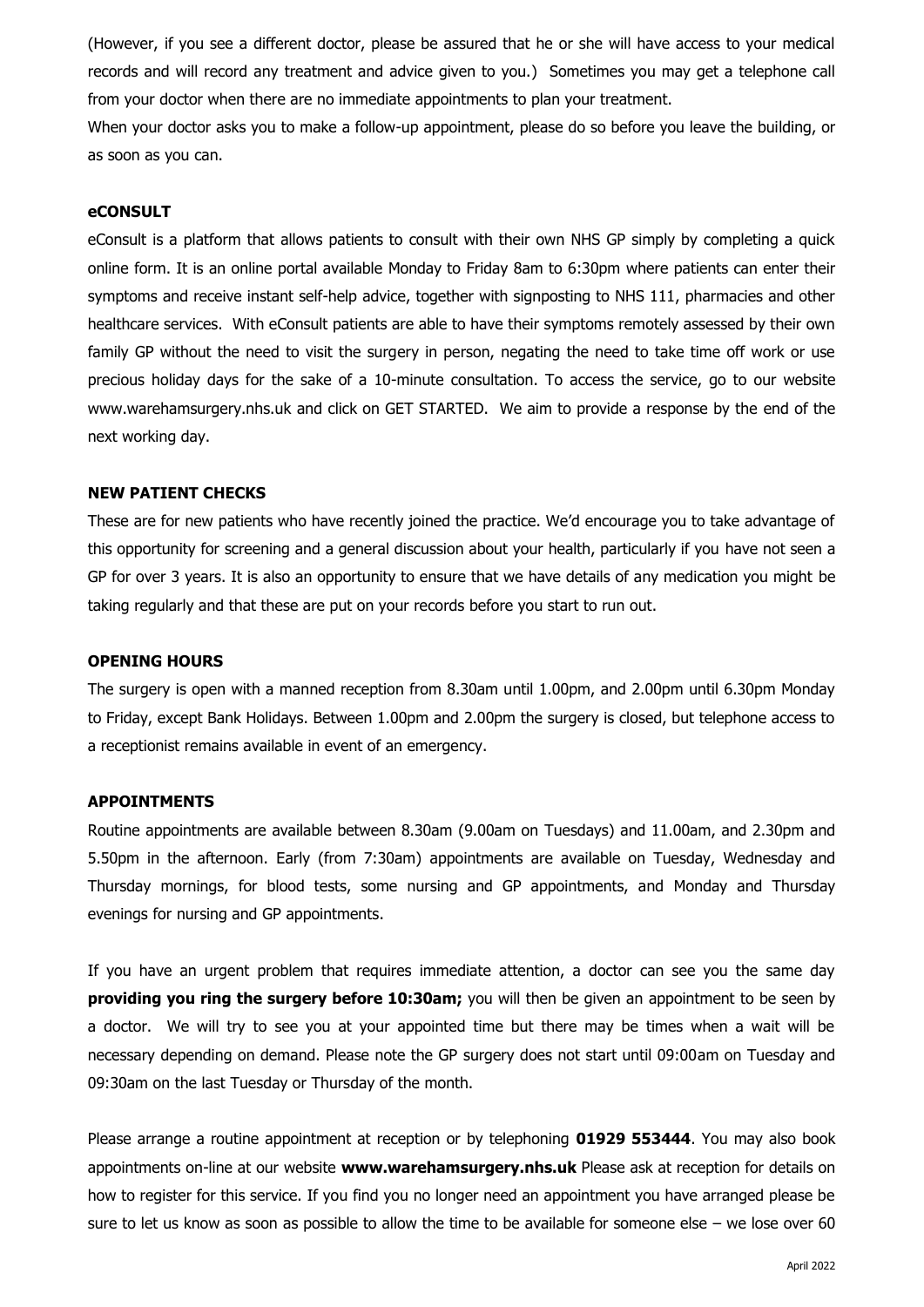appointments per month by patients not attending appointments and not advising us.

If we have your mobile telephone number, you may receive a text message to remind you of your appointment. You can opt out of this if you prefer not to receive SMS reminders.

**Please be sure to check into reception, preferably at the Automated Arrivals Console, when you arrive for an appointment.** Apart from letting the doctor know you have arrived and are ready to be seen, it also ensures we know who is in the building in the event of an emergency.

We aim to see patients within 20 minutes of their appointment time; however please bear with us if we are running late as it usually means patients have needed more time with the GP than foreseen. If you arrive late for your appointment, we reserve the right to rebook you an appointment on another day.

The practice aims to provide care for anyone regardless of age, gender, race or disability. The clinical areas of the practice premises are all ground level with full wheelchair access. If you have difficulty with sight or hearing, please let the reception staff know when you attend. The practice uses an electronic display board to call you for your appointment, and if you have trouble reading the display, or hearing the bell indicating an appointment has been called, please let the reception staff know, and you will be called by an alternative means. Assistance dogs are allowed into the surgery.

#### **RESPONSIBILITY OF PATIENTS**

- It is your responsibility to inform us if you cannot attend for your appointment.
- It is your responsibility to ensure we have up to date contact details particularly day-time telephone numbers - and those of your next of kin/carer.

## **REGISTERING FOR ONLINE SERVICES**

We strongly recommend that you register for online services. This will enable you to book GP appointments, request prescriptions, amend contact details and view your medical record. If you wish to register for online services, please ask at reception for the forms. Please note you will have to bring in a form of photographic ID with your request. Access for children under 13 years of age is available for parents/guardians with parental responsibility. Proof of this may be required in the form of the birth certificate. The access will automatically cease on the child's 13th birthday, when they can grant a parent/guardian proxy access, and they can apply for their own access from age 16.

For access to a third party's medical record, you must provide written consent from the third party, or Lasting Power of Attorney documentation, together with personal photographic ID.

#### **TELEPHONE ADVICE**

Sometimes it is more convenient and simpler to have a discussion over the telephone rather than book an appointment. If you would like to speak to a doctor or nurse for advice, then telephone **01929 553444**. The best time to phone is after 11.30am as the phones are less busy, and the doctors and nurses will be finishing their morning surgeries. If the doctor or nurse cannot speak to you directly please leave a message with the receptionist who answers your call, including any times when you won't be available to take a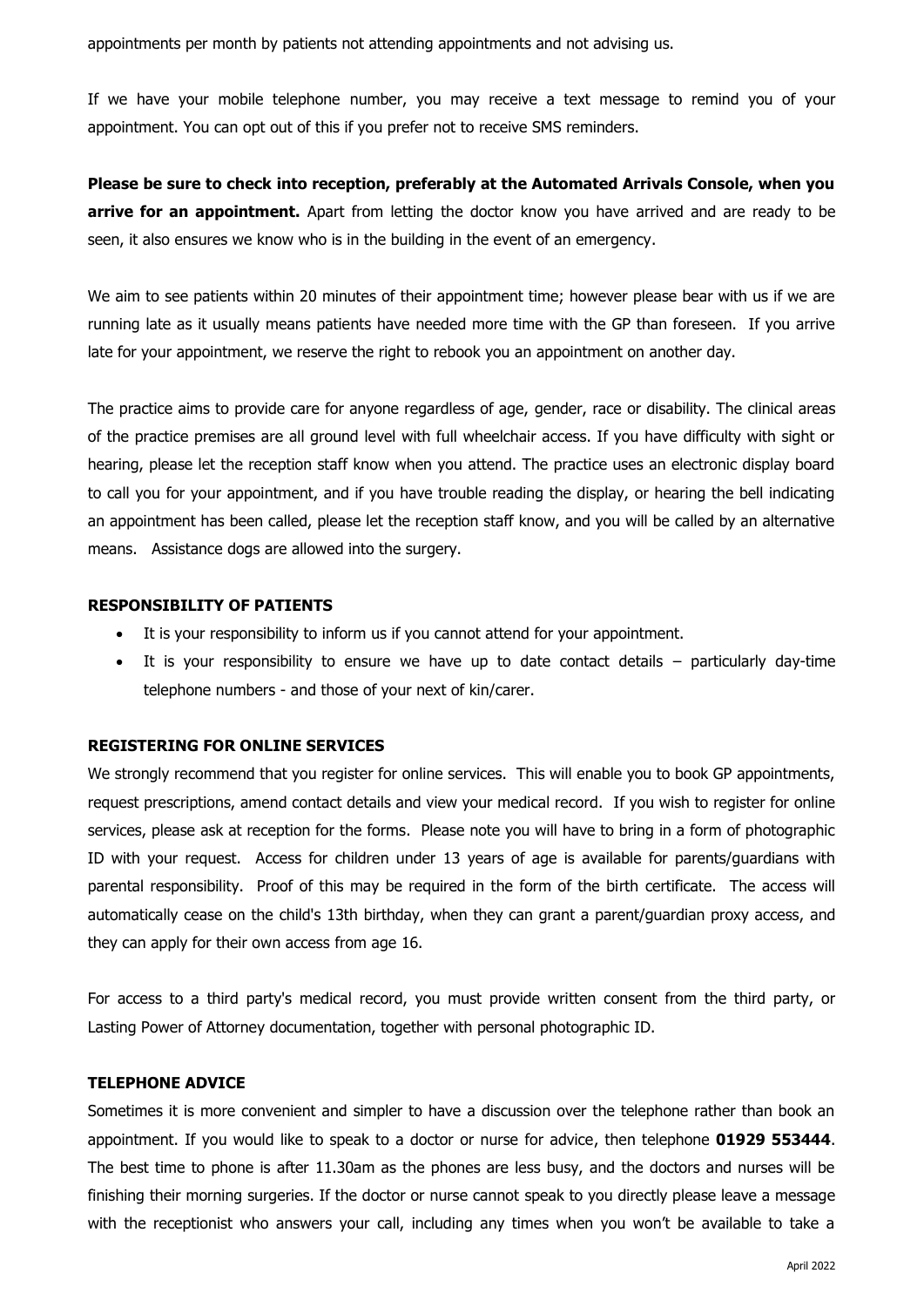return call. The doctor or nurse will return your call when they are free. This may not be on the same day, but we aim to respond within 48 hours where possible.

If your question needs an urgent reply a doctor or nurse will be able to advise you more quickly. In an emergency, it would be better to request assistance from the ambulance service by dialling **999.** Remember that the surgery can't discuss issues relating to the health of others without their specific consent.

## **CALL RECORDING**

Calls to the surgery are recorded and processed in accordance with the General Data Protection Regulation 2016 and the Data Protection Act 2018, calls are recorded for monitoring, training and dispute resolution purposes.

The purpose of call recording is to provide an exact record of the call which will:

- Protect the interests of both parties;
- Help improve Practice performance and best practice;
- Help protect Practice staff from abusive or nuisance calls;

• Establish the facts in the event of a complaint either by a patient or a member of staff and so assist in resolving it;

• Establish the facts and assist in the resolution of any medico-legal claims made against the practice or its clinicians;

• A call recording may also be used as evidence in the event that an employee's telephone conduct is deemed unacceptable. In this situation the recording will be made available to the employee's manager, to be investigated as per the Practice Disciplinary Policy

## **HOME VISITS**

Home visits are normally for those who are housebound. Home visits can be requested for the same day, if they are requested by 10.30am, by telephoning 01929 553444.

Please state why you need a visit to help us work out who will need to be seen more urgently during the day. Please also give your address and telephone number. If you are requesting a visit for another person, please provide your name and contact details.

Visits are made at the doctor's discretion on grounds of clinical need and you may be offered an appointment at the surgery if the doctor feels this is more appropriate. You may be visited by another healthcare professional, e.g. community matron or emergency care practitioner (ECP), as appropriate, it may not always be a GP. It will be difficult to predict a time for the visit.

Lack of transport is not a reason for a home visit.

## **CHAPERONE**

If you wish to have a chaperone for any examination, you may bring along a family member or friend. If you do not have someone able to do this, you may request a staff member to attend. Please note however that it is not always possible for a clinically trained member of staff to be available.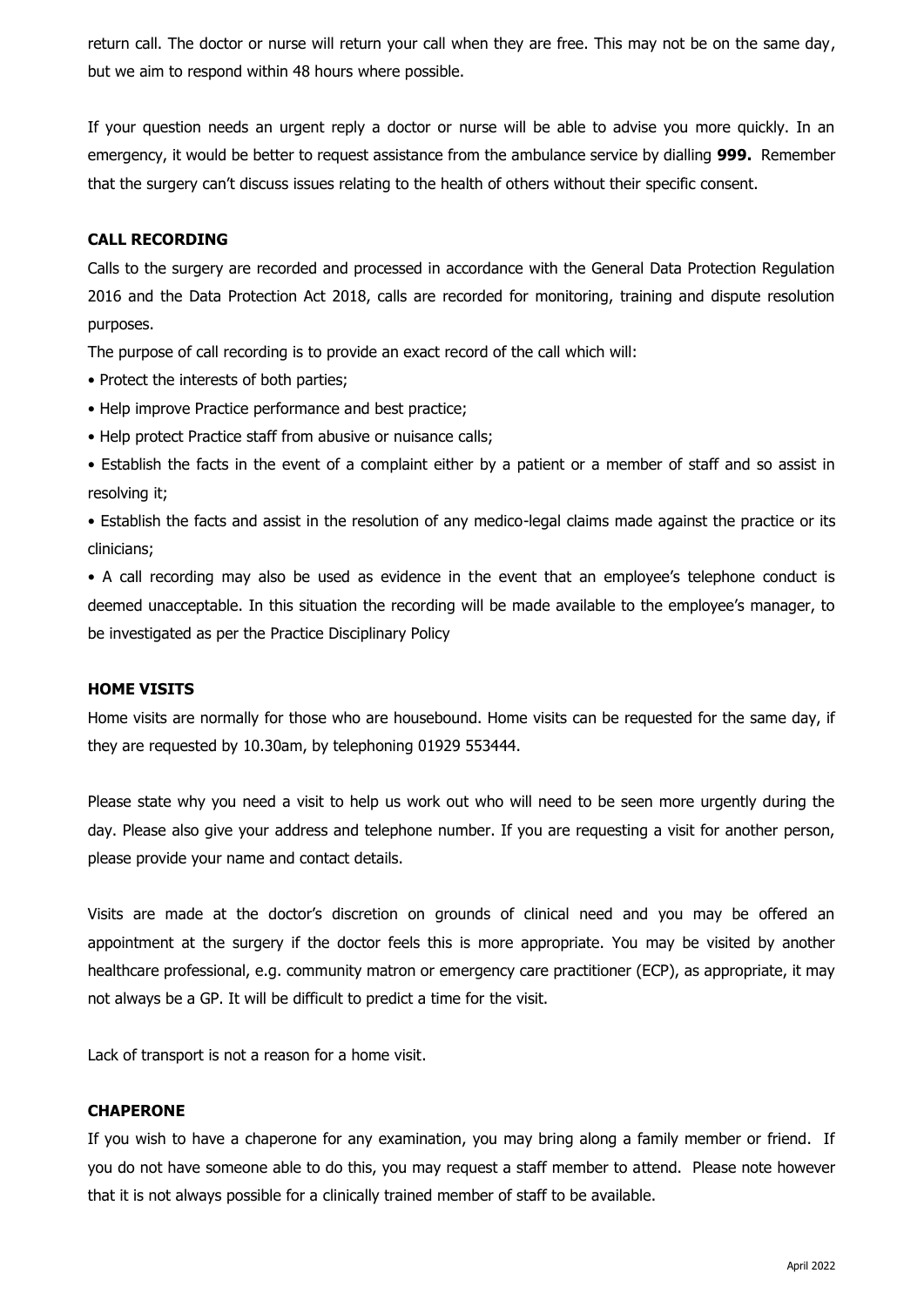## **GP TRAINEES**

Wareham Surgery is a "Training Practice". Our Trainees (ST2s or ST3s) are fully qualified doctors who have chosen General Practice as their career, and who, since gaining their degree in Medicine, will already have had at least three years of experience working as doctors in various hospital specialties. They are usually attached to your surgery for 6-12 months. They can provide care of the same standard as that given by the other doctors within the practice, but also enjoy close clinical supervision by GP Partners at the practice and will refer to the partner who is their Trainer if necessary.

ST2 trainees will have been qualified doctors for at least three years after completing their Medicine degree, gaining experience in general practice, after working as doctors in various hospital specialities.

ST3 trainees will have been qualified doctors for at least four years after completing their Medicine degree (two Foundation Years, followed by two years of GP vocational training, including six months already in a different GP practice). They are in their final stage of postgraduate training to become an independent GP.

As part of their assessment in training, GP Trainees have to sometimes video-record consultations. These recordings are strictly confidential and only seen by doctors involved in their assessment. Video-recording of consultations is only ever done with your express written consent, and you may choose to withhold such consent without giving any reason or affecting your care in any way.

#### **GP Trainers**

Dr Nathan Francis and Dr Hannah Francis are approved GP Trainers, and will be responsible for the supervision of all GP Trainees.

## **RESEARCH**

This surgery also participates in research projects; you may be asked to participate but no personal information is given to a  $3<sup>rd</sup>$  party without your permission.

#### **OUT OF HOURS**

Between 1.00pm and 2.00pm, 6.30pm and 8.30am and during weekends and bank holidays, the surgery is closed. If you telephone between 1.00pm and 2.00pm, you will hear a recorded message telling you how to seek emergency help. At other times, you will be asked to contact NHS111 which covers emergency treatment during these times. NHS111 is also available at any time for advice.

The out of hours arrangements are the responsibility of the NHS Commissioning Board and will not involve the surgery. Any comments or complaints about the out of hours service should be directed to: NHS Commissioning Board PO Box 16738 Redditch B97 9PT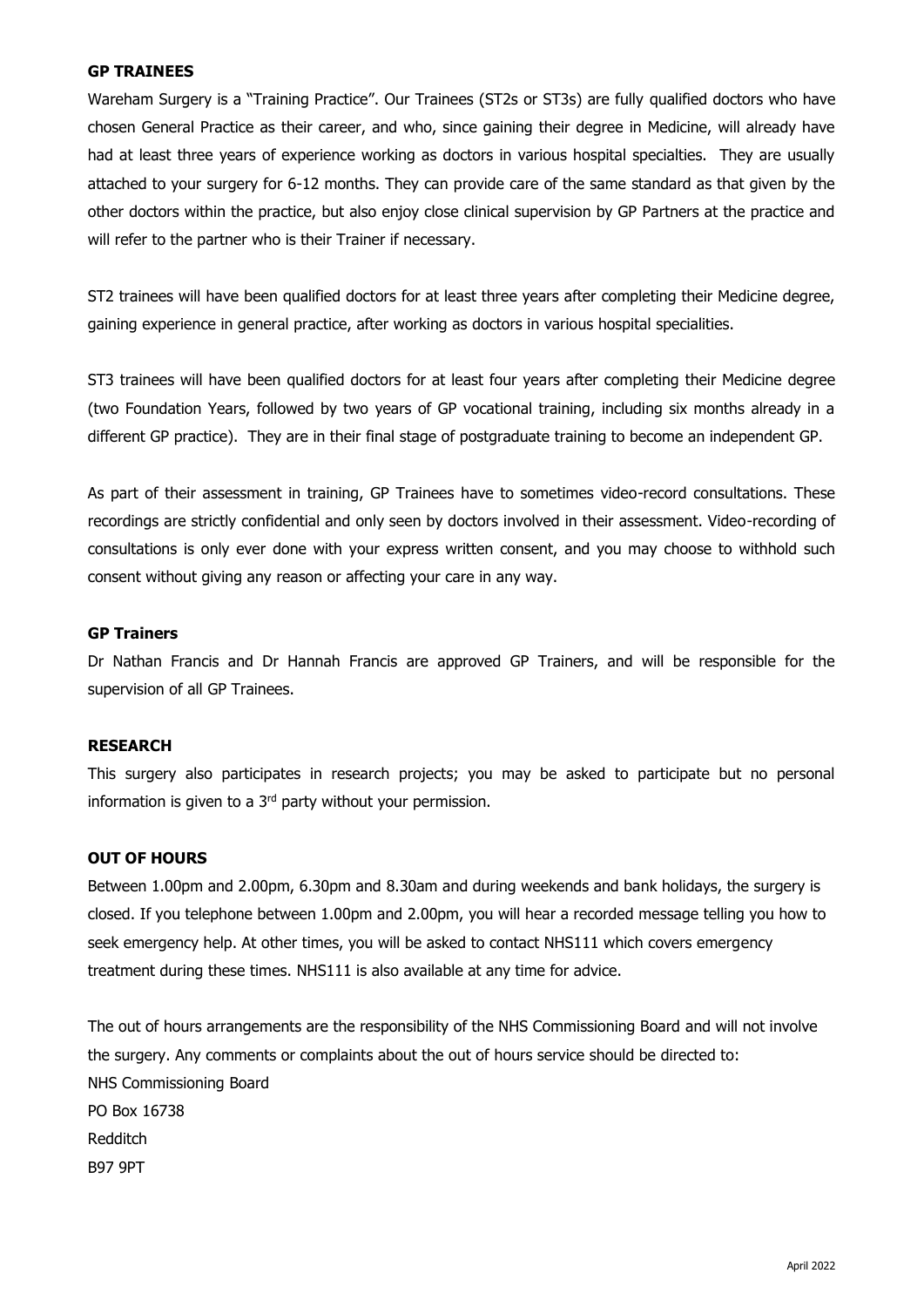## **EMAIL**

With effect from 01 July 2021, we no longer accept emails from patients. We recommend you register for online services.

## **REPEAT PRESCRIPTIONS**

Repeat prescriptions are available from your doctor if you are on regular medication. You should allow two working days for your prescription to be processed by the surgery. In order to prevent mistakes, repeat prescriptions **are not accepted over the telephone**.

You can order repeat prescriptions by either:

- Using the online access facility. Please visit our website **www.warehamsurgery.nhs.uk** or ask at reception for instructions on how to register. We recommend you register for online access as this is the most direct method and reduces the risk of error.
- Delivering a repeat prescription slip or written request to the surgery by hand or post.
- Asking a local chemist to order repeat prescriptions on your behalf, remembering this may take longer than two working days.
- By registering with Pharmacy2U to deliver your medication by mail visit the website for further information **http://www.pharmacy2u.co.uk/register**

## **FIT TO WORK CERTIFICATES**

Under current legislation a Patient can "self-certificate" for the first 7 working days of any illness. The selfcertificate (Form SC2) is available from the DSS office or your employer. We do not normally issue doctors certificates for the first week.

After the first week, if you require a free Statement of Fitness for Work (Fit Note), please make an appointment as these are obtained as part of a consultation with a doctor. If you wish to renew a Statement, please call the Surgery and we will advise the GP as usually this does not require a second appointment.

## **PODIATRY (CHIROPODY)**

This is available only through referral by your doctor; there must be a medical need e.g. diabetes. Once you have been referred to the podiatrist, you will receive notification of your appointment by post. Podiatry clinics are run by Dorset Community Podiatry Service Tel: Administration Team on 0300 303 8630.

## **HOSPITAL TRANSPORT**

Transport to hospital is now booked directly by patients. Please call E-Zec on 0300 777 5555

## **DISEASE MANAGEMENT CLINICS**

There are several clinics specially for looking after patients with ongoing conditions such as heart disease, diabetes, high blood pressure, asthma and other breathing conditions. You will be sent an invitation to attend if it's appropriate, but if you feel you need to be seen beforehand, this can usually be arranged. Specially trained nurses run the clinics. If you need to be reviewed for more than one chronic condition it is possible for you to be seen in just one appointment, please ask at reception when making your appointment.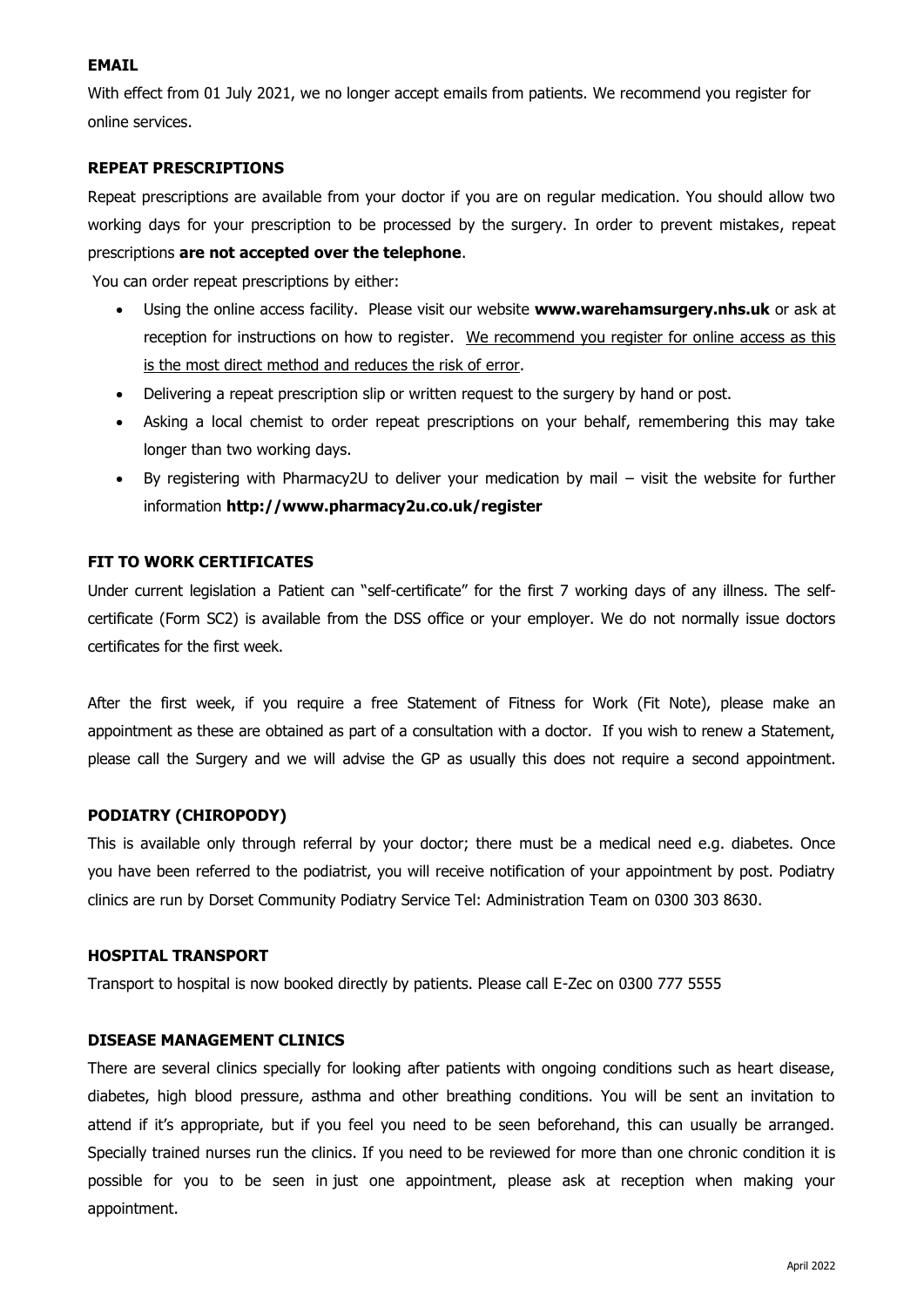## **INVESTIGATIONS**

We can perform a variety of investigations within the surgery including: Blood and urine tests Electrocardiograms (ECGs, heart tracings) Spirometry (lung function tests) 24 hour blood pressure recordings Pregnancy tests (when there is a medical reason to find out) Cervical smears

#### **TEST RESULTS**

Please note that we will not call you if your test results require no further action. If your GP feels that further action is required, we will contact you.

#### **OTHER SERVICES**

We are also able to offer travel vaccinations (a form needs to be submitted before an appointment can be offered, please request this at the reception desk or download from the surgery website **www.warehamsurgery.nhs.uk**), flu vaccinations for eligible patients, and midwifery clinics.

#### **SPECIMENS**

If you are asked to provide a specimen by your GP or nurse, it is vital that the pot is sterilised and clearly marked with your name and date of birth along with a urine specimen form, please ask at Reception. Unidentifiable specimens and those without a completed form will be disposed of.

#### **MINOR SURGERY**

Most of the doctors are trained and experienced in performing minor surgery including the removal of skin lesions, joint injections and cryotherapy (treating skin lesions with liquid nitrogen). These appointments are limited so there is usually a waiting list.

#### **WELL PERSON CLINICS**

These are available by appointment with the practice nurse.

## **DATA PROTECTION ACT – PATIENT INFORMATION**

We need to hold personal information about you on our computer system and in paper records to help us to look after your health needs, and your doctor is responsible for their accuracy and safe keeping. Please help to keep your record up to date by informing us of any changes to your circumstances.

Doctors and staff in the practice have access to your medical records to enable them to do their jobs. From time to time information may be shared with others involved in your care if it is necessary. Anyone with access to your record is properly trained in confidentiality issues and is governed by both a legal and contractual duty to keep your details private.

All information about you is held securely and appropriate safeguards are in place to prevent accidental loss.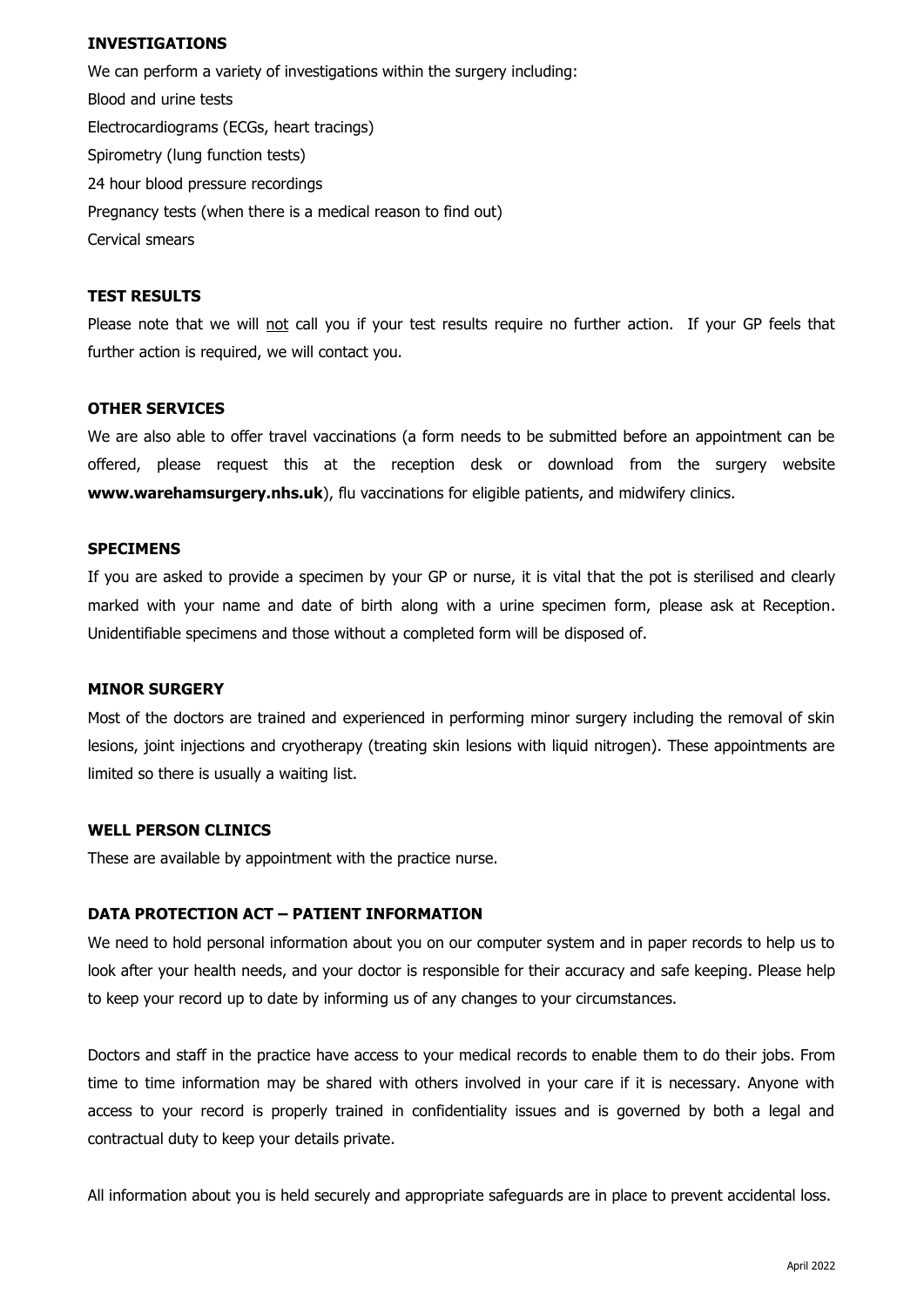In some circumstances we may be required by law to release your details to statutory or other official bodies, for example if a court order is presented, or in the case of public health issues. In other circumstances you may be required to give written consent before information is released – such as for medical reports for insurance, solicitors etc.

To ensure your privacy, we will not disclose information over the telephone or fax unless we are sure that we are talking to you. Information will not be disclosed to family, friends, or spouses unless we have prior written consent, and we do not leave messages with others. We do lose a lot of time trying to contact patients and having to make multiple calls as we cannot reach them immediately; if you are happy for someone else to take a message, it would be helpful; please confirm this in writing, stating the person with whom we may leave messages. You may specify the level of detail we are allowed to communicate. Please ask at reception for a copy of our Privacy Notice or go to www.warehamsurgery.nhs.uk

## **ACCESS TO YOUR MEDICAL RECORDS**

You are entitled to see your medical records subject to the limitations of law. In some circumstances a fee may be payable, including if you require copies. If you wish to view your records, please arrange to do so by contacting the practice manager in writing; an appointment will be required. Your records are the property of the Department of Health, and the original record may not leave the premises.

Your records are strictly confidential and only staff directly dealing with your care will have sight of them, and then only that which is necessary in order for their duties to be performed. The surgery takes the concept of confidentiality seriously and will not disclose any medical information to anyone, including spouses or other family members, without your clear, usually written, consent. Exceptions to this would be if a court order is obtained requiring the release of information, or if it is perceived that disclosure of information will prevent harm to others. These circumstances are extremely rare.

## **WAREHAM HEALTHCARE FORUM GROUP**

A group of representatives with appropriate experience from the local community have formed a group called the Wareham Healthcare Forum Group. The group members are:

| Sheila Lancefield (Chair)    | Gabrielle Henstridge |
|------------------------------|----------------------|
| Mary Wainwright              | Yvonne Hunter        |
| Helen Geach                  | Emma Browning        |
| Jayne Hutchings (ex-officio) | Chris Auburn         |
| Anne Laugharne               |                      |

Although the Forum managed to get the inside of the surgery building refurbished, it was clear that the actual building was well past its "best-by" date. In 2015, the Chair started approaching the then Dorset County Council to see if the old Middle School grounds could be used for a new surgery building. Since then, it became clear that the Hospital outpatients' clinics and the Health and Social team could all be based, with the Wareham Surgery team, in a HUB on that land. Members of the Forum and the Chair, who are also members of the Friends of Wareham Hospital, have attended meetings, sat on Board meetings, written letters and generally kept the pressure up to persuade the now Dorset Council, Dorset Healthcare Trust and the CCG to bring about their dream of a fully integrated HUB. Now seven years on, we await a decision about this Hub.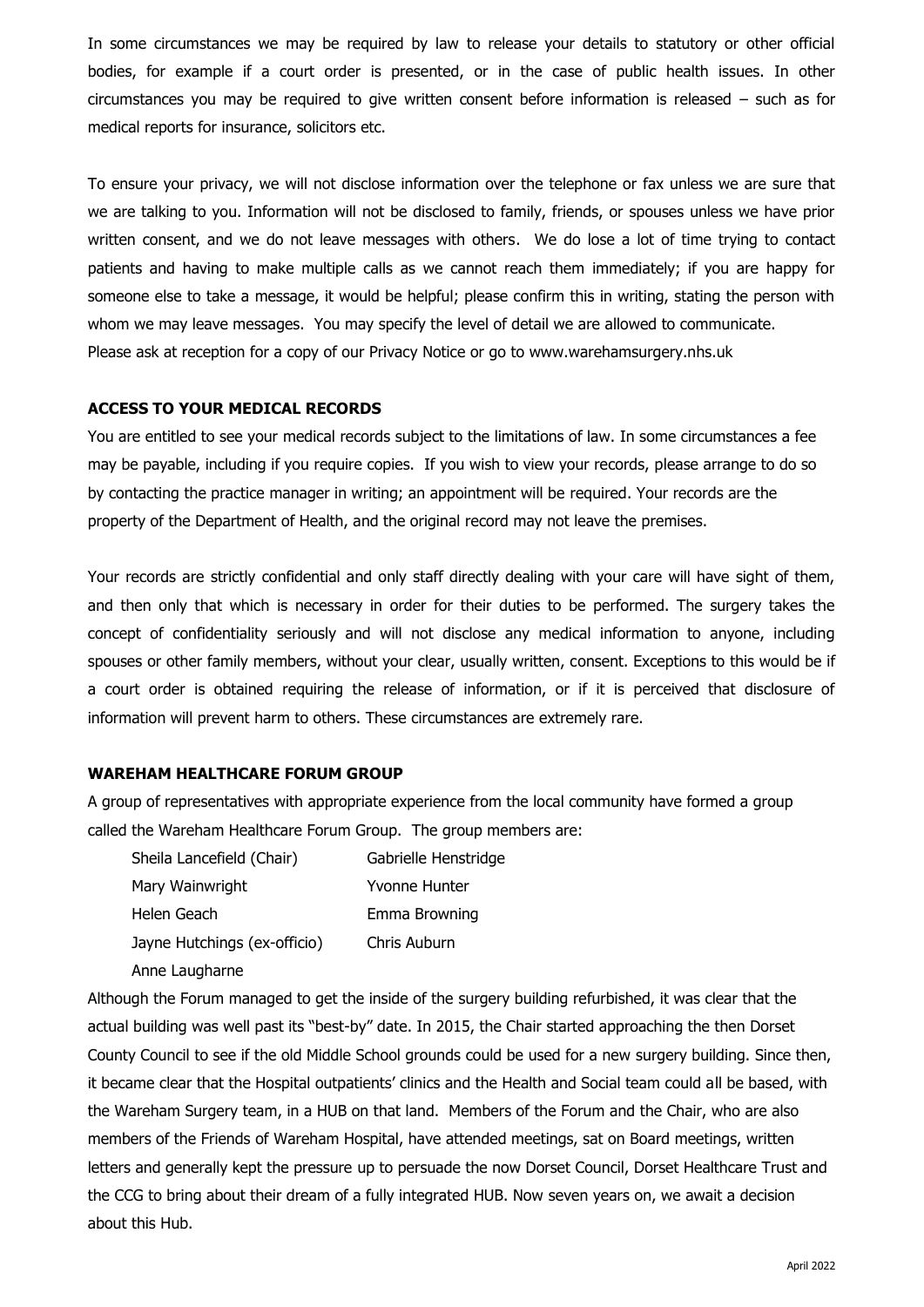Since the six GP Surgeries form a Purbeck Network, the PPGs have also linked up. They cover Corfe Castle, Swanage, Sandford, Wool, Bere Regis and of course Wareham. The Leads of these PPGs communicate by email and meet on a regular basis. In that way, projects that benefit the people of Purbeck can be supported, the latest of which is the successful Lindsay Leg Club which meets weekly and where the members can be treated for their leg ulcers in a social setting rather than coming to their surgery.

You may see some of the Forum members at the Flu Clinics in autumn, gathering information forms and chatting while you wait.

We also have a Virtual PPG where no meetings are held but the members are kept up to date with network news and they also communicate by email. If you are interested in joining this virtual group, there is a form you can access on the website.

In the summer of 2020, we started a Purbeck Youth PPG to encourage young people aged 13-18 to get involved in shaping services. This is currently in its infancy, and we would welcome more members. Visit our website for further information.

## **MEDICAL TRUST FUND**

The surgery maintains a Medical Trust Fund, which is used to purchase additional equipment to improve the service we can offer our patients. This fund is supported by donations from patients, for which we are most grateful. Cheques should be made payable to **Wareham Surgery**.

## **COMPLAINTS**

If you have a complaint or concern about the service you have received from the doctors or any of the personnel working in this practice, please let us know. We operate a practice complaint procedure as part of an NHS complaints system, which meets national criteria.

#### **HOW TO COMPLAIN**

We hope that we can sort most problems out easily and quickly, often at the time they arise and with the person concerned. If you wish to make a formal complaint, please do so AS SOON AS POSSIBLE - ideally within a matter of a few days. This will enable us to establish what happened more easily. If doing that is not possible your complaint should be submitted within 12 months of the incident that caused the problem; or within 12 months of discovering that you have a problem. You should address your complaint in writing to the Practice Manager who will make sure that we deal with your concerns promptly and in the correct way. You should be as specific and concise as possible.

## **COMPLAINING ON BEHALF OF SOMEONE ELSE**

We keep strictly to the rules of medical confidentiality (a separate leaflet giving more detail on confidentiality is available on request). If you are not the patient, but are complaining on their behalf, you must have their permission to do so. An authority signed by the person concerned will be needed, unless they are incapable (because of illness or infirmity) of providing this.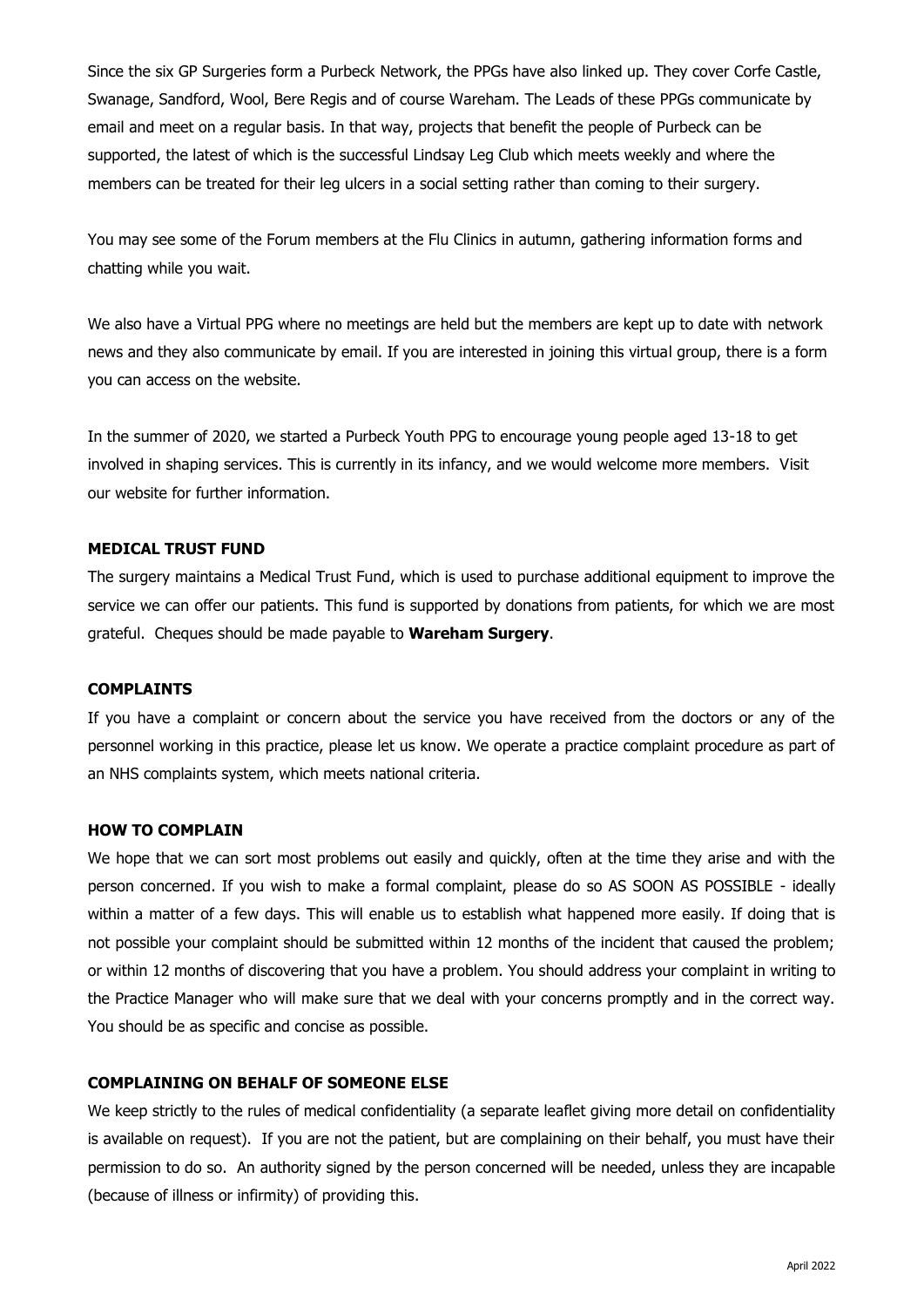#### **WHAT WE WILL DO**

We will acknowledge your complaint within 3 working days and aim to have fully investigated as soon as is reasonably practicable. If we expect it to take longer, we will explain the reason for the delay and tell you when we expect to finish. When we look into your complaint, we will investigate the circumstances; make it possible for you to discuss the problem with those concerned; make sure you receive an apology if this is appropriate, and take steps to make sure any problem does not arise again.

You will receive a final letter setting out the result of any practice investigations.

## **TAKING IT FURTHER**

If you remain dissatisfied with the outcome you may refer the matter to: NHS England PO Box 16738 Redditch B97 9PT

**By email to:** [england.contactus@nhs.net](mailto:england.contactus@nhs.net) or The Parliamentary and Health Service Ombudsman Millbank Tower Millbank London SW1P 4QP

#### Tel 0345 0154033

#### **[www.ombudsman.org.uk](http://www.ombudsman.org.uk/)**

We will not deal with any complaint concerning legal liability or compensation. If a complaint is found to be malicious or unjustly defamatory the Partnership will consider legal action to protect its interests.

#### **VIOLENT OR ABUSIVE BEHAVIOUR**

The surgery will not tolerate any violent or abusive behaviour towards any member of staff. Fortunately, this sort of problem is rare, but anyone behaving in such a way will be taken off the surgery's list of registered patients. The partnership will not hesitate in pursuing legal action in the event of actual harm to staff or premises.

#### **PRIVATE FEES**

Private fees will be charged according to the British Medical Association recommendations that apply at the time for services such as the following: Private sickness certificates, private health insurance claim forms (e.g. BUPA,PPP), driving medicals, school fees insurance, fitness for occupation, travel or sporting activities, solicitors reports, travel medical forms, etc. Please enquire at the reception desk regarding the appropriate fees and please provide a stamped addressed envelope if you wish the forms to be posted to you on completion. To enable us to understand your request and so you are fully aware of our fees, we require a form to be completed which you can collect at reception or download from the website www.warehamsurgery.nhs.uk. We require payment before you receive your form.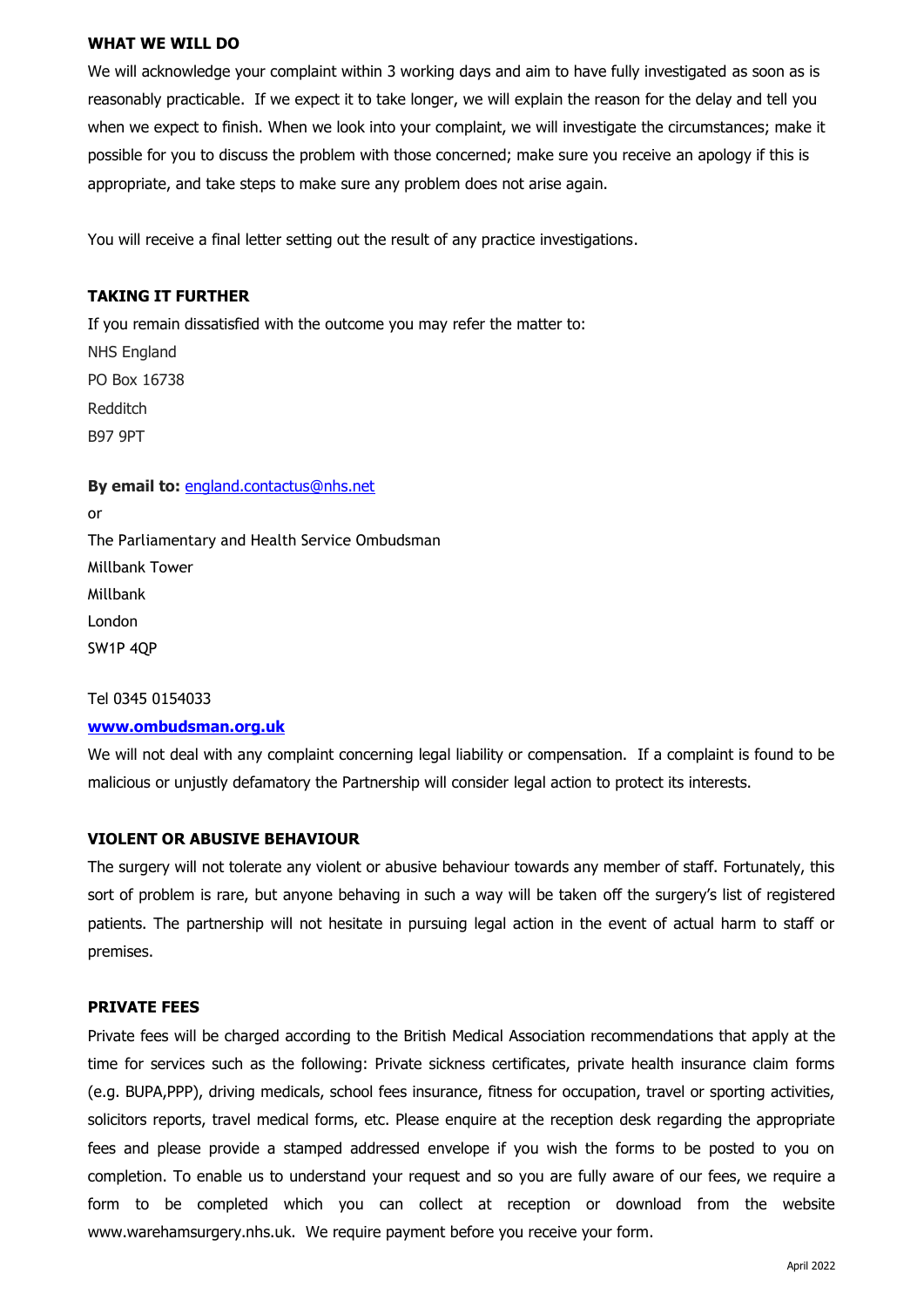## **ABBREVIATIONS**

| MB BS: | Bachelor of Medicine and Surgery |  |
|--------|----------------------------------|--|
|        |                                  |  |

MB BChir: Bachelor of Medicine and Surgery

BM: Bachelor of Medicine

BSc: Bachelor of Science

Postgraduate qualifications

MRCGP:Member of the Royal College of General Practitioners

MRCP: Member of the Royal College of Physicians

DFFP: Diploma of the Faculty of Family Planning

DRCOG: Diploma of Royal College of Obstetricians and Gynaecologists

DCH: Diploma of Child Health

DTMH: Diploma of Tropical Medicine and Hygiene

DGM: Diploma of Geriatric Medicine

Nursing qualifications

RN: Registered Nurse

RGN: Registered General Nurse

## **NHS Dorset Clinical Commissioning Group**

The name and address of the Clinical Commissioning Group administering the practice area is:

Vespasian House 2nd Floor, West Wing Bridport Road Dorchester DT1 1TS Tel: 01305 368900 Website: www.dorsetccg.nhs.uk

The address of the surgery is: Wareham Surgery Streche Road WAREHAM Dorset BH20 4PG Telephone number: 01929 553444 Website: www.warehamsurgery.nhs.uk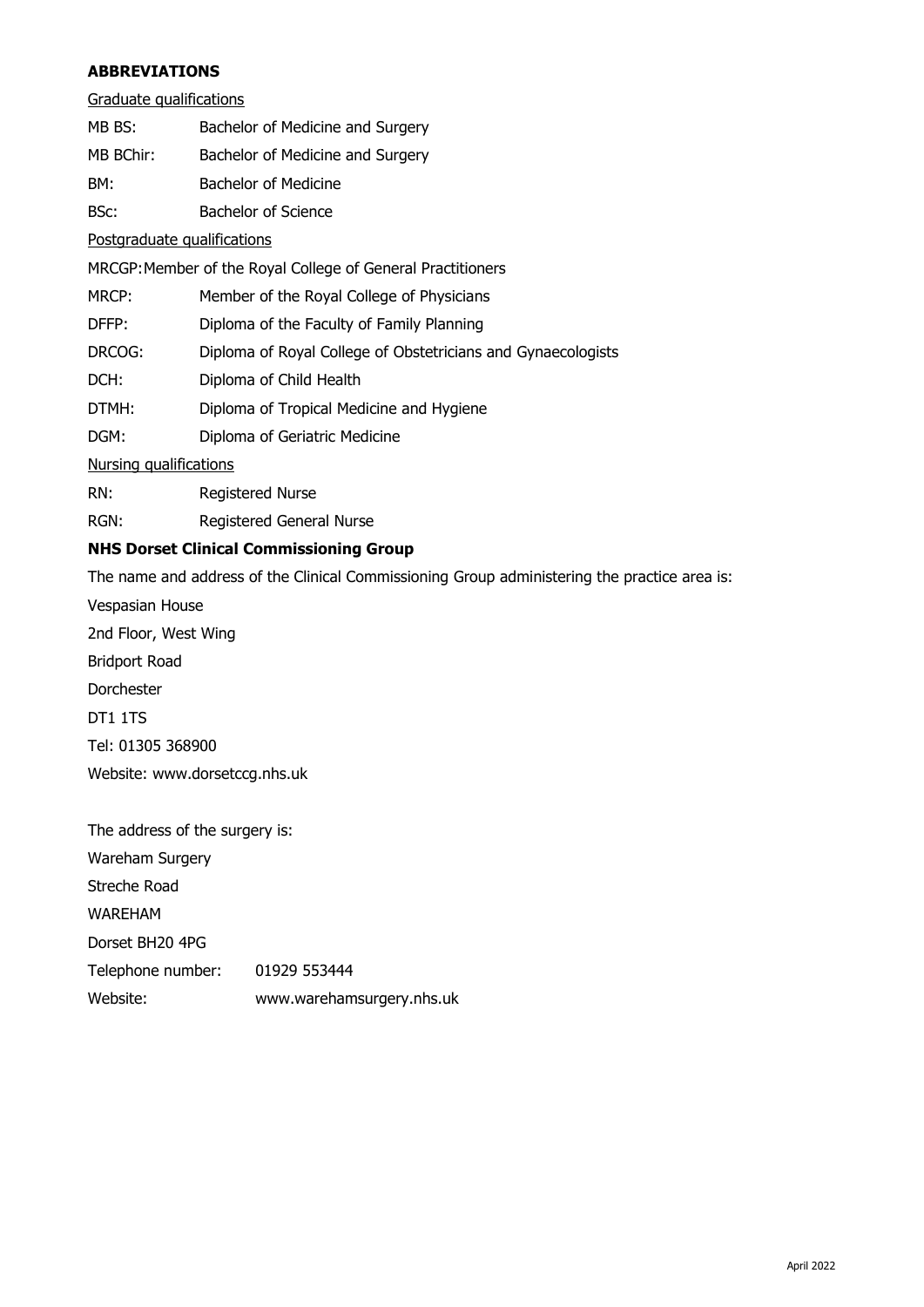## **PRACTICE CATCHMENT**



The practice will consider requests from patients who move from within the inner boundary to within the outer boundary to remain registered with the practice.

## **USEFUL TELEPHONE NUMBERS**

## **Wareham Surgery**

| Appointments, Home visits and results | 01929 553444  |
|---------------------------------------|---------------|
| Practice Manager/administration       | 01929 554074  |
| District nurses                       | 01929 550784  |
| District nurses (out of hours)        | 07788 925830  |
| Health visitors (24 hr messaging)     | 01929 557593  |
| Community midwife                     | 01929 553444  |
| Community mental health nurses        | 01929 557555  |
| School nursing team                   | 01929 556422  |
| School Aged Immunisation Service      | 01425 891162  |
| Macmillan nurse                       | 01202 659324  |
| Family planning clinic                | 0300 303 1948 |

### **Hospitals**

| Wareham                    | 01929 552433 |
|----------------------------|--------------|
| Poole                      | 01202 665511 |
| Royal Bournemouth          | 01202 303626 |
| Dorset County (Dorchester) | 01305 251150 |
| Swanage                    | 01929 422282 |